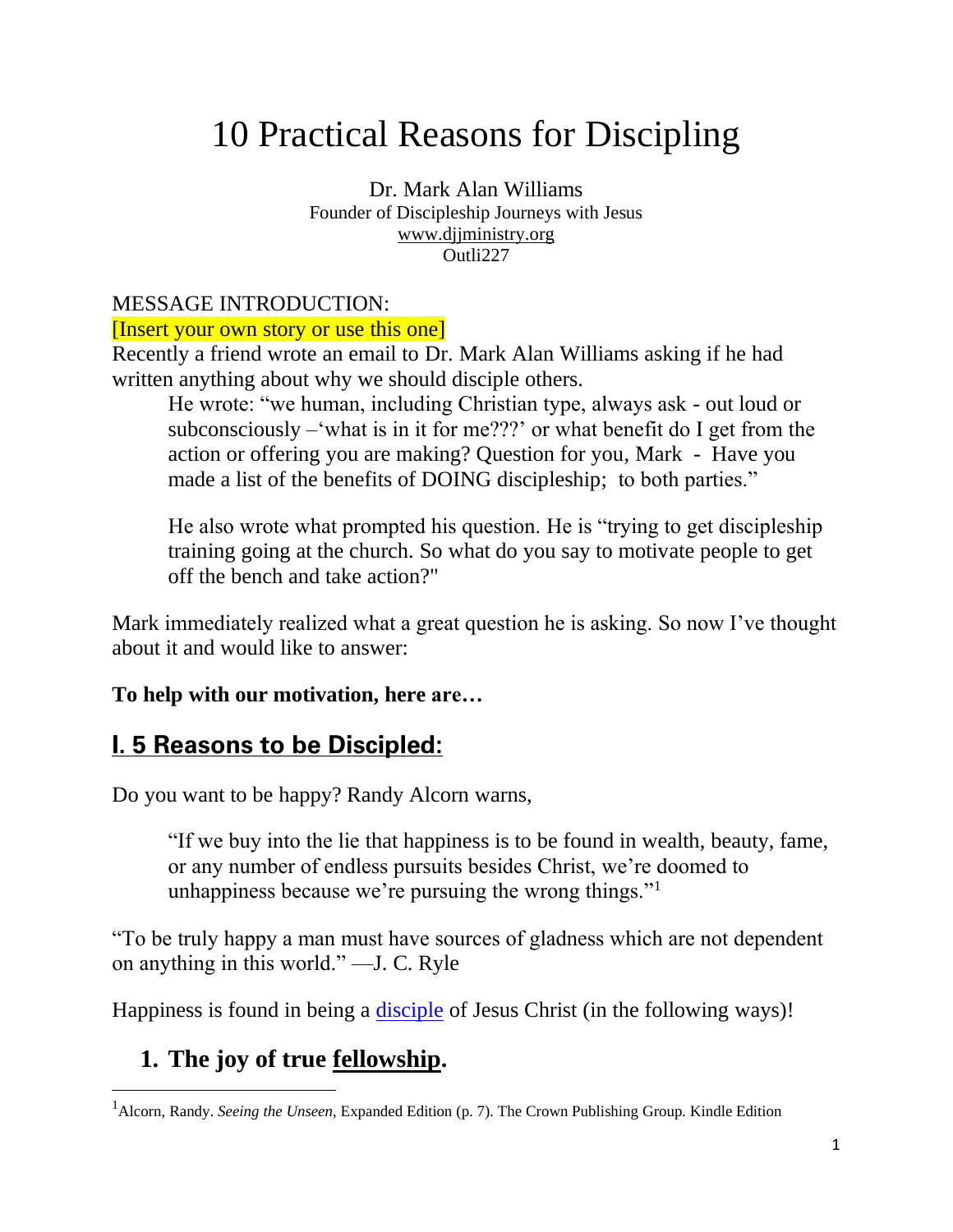One of the best parts of discipleship is the fact that you are creating relationships that go beyond surface deep. True fellowship is something we long for, but we don't know how to achieve it. Discipleship accomplishes that.

When we meet together, we:

- Share life together
- Study the Bible together
- Encourage each other
- Pray for each other

Doing these face-to-face allows us to achieve what we long for but often don't achieve or know how to achieve: true fellowship.

It's possible to walk in and out of church each week and never really get to know them because the time is so brief. An excellent way to know each other is to gather around the Word.

## **2. The joy of growing in Christlikeness.**

If I ask myself the question, "When am I the happiest?" the answer is that I am happiest when [I am like Jesus.](https://www.markalanwilliams.net/post/2016/05/24/5-reasons-gods-definition-success-wonderful) I'm not talking about a "giddy" kind of happiness, but a serene, able to handle anything, at peace with the world kind of joy.

Conversely, when I am the unhappiest, it is because I am not following in the footsteps of Jesus. It's when I've…

- Become impatient
- Started complaining
- Been worried
- Said things I shouldn't have
- Lost my cool
- Envied

But the more I grow to be like Jesus, the more joyful I am. 2 Corinthians explains: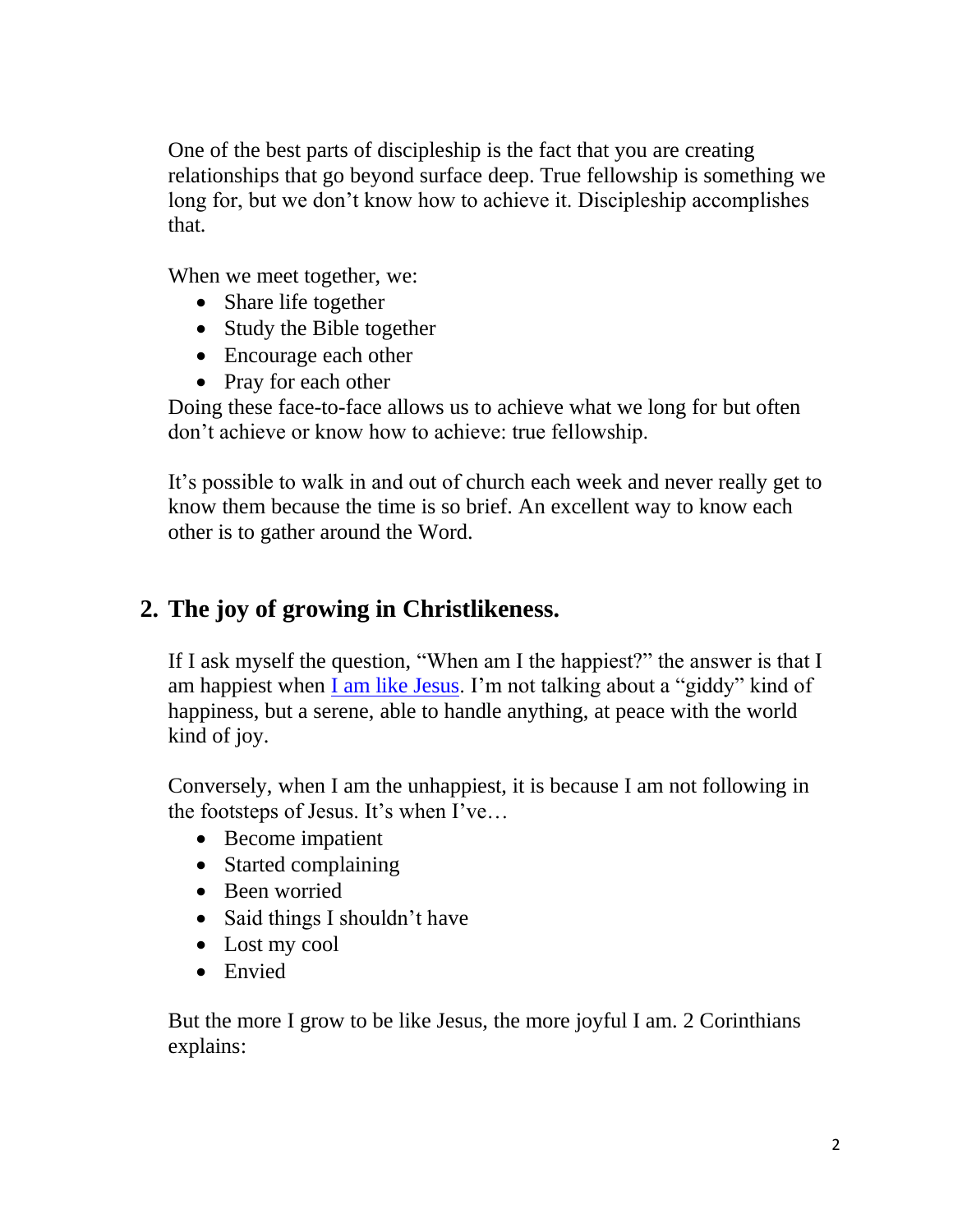But whenever someone turns to the Lord, the veil is taken away. For the Lord is the Spirit, and wherever the Spirit of the Lord is, there is freedom. So all of us who have had that veil removed can see and reflect the glory of the Lord. And the Lord—who is the Spirit—makes us more and more like him as we are changed into his glorious image. (2 Corinthians 3:16-18 NLT)

Recently after playing basketball, one of the guys said to me, "I wish I could be like you and just keep my mouth shut and not let things bother me when the game doesn't go like I want."

I appreciated the comment, but I'm not sure I deserved it. Not because it isn't true, but because any positive traits are the Lord working in my life, not my own goodness. And growing in Christlikeness through the power of His Spirit feels good!

### **3. The joy of fulfilling your destiny.**

It is awesome to have a destiny that we can fulfill because we are His disciples and growing in Him.

As it says in Ephesians: "For we are God's masterpiece. He has created us anew in Christ Jesus, so we can do the good things he planned for us long ago." (Ephesians 2:10 NLT)

I'm so grateful that I am involved in something beyond pettiness, beyond triviality, beyond "eat, drink and be merry."

"You satisfy me more than the richest feast. I will praise you with songs of joy" (Psalm  $63:5$  NLT)

Many people lack purpose, direction, meaning. But when we are discipled, not only are we fulfilled, but we begin a cycle of reproduction that can impact multitudes as [disciples multiply disciples.](https://www.markalanwilliams.net/post/2018/09/17/the-desperate-need-for-discipleship/) Generation after generation can be affected by our discipleship! [It's a wonderful destiny to](https://www.markalanwilliams.net/post/2018/03/08/loved-helped-will-remember/)  [fulfill!](https://www.markalanwilliams.net/post/2018/03/08/loved-helped-will-remember/)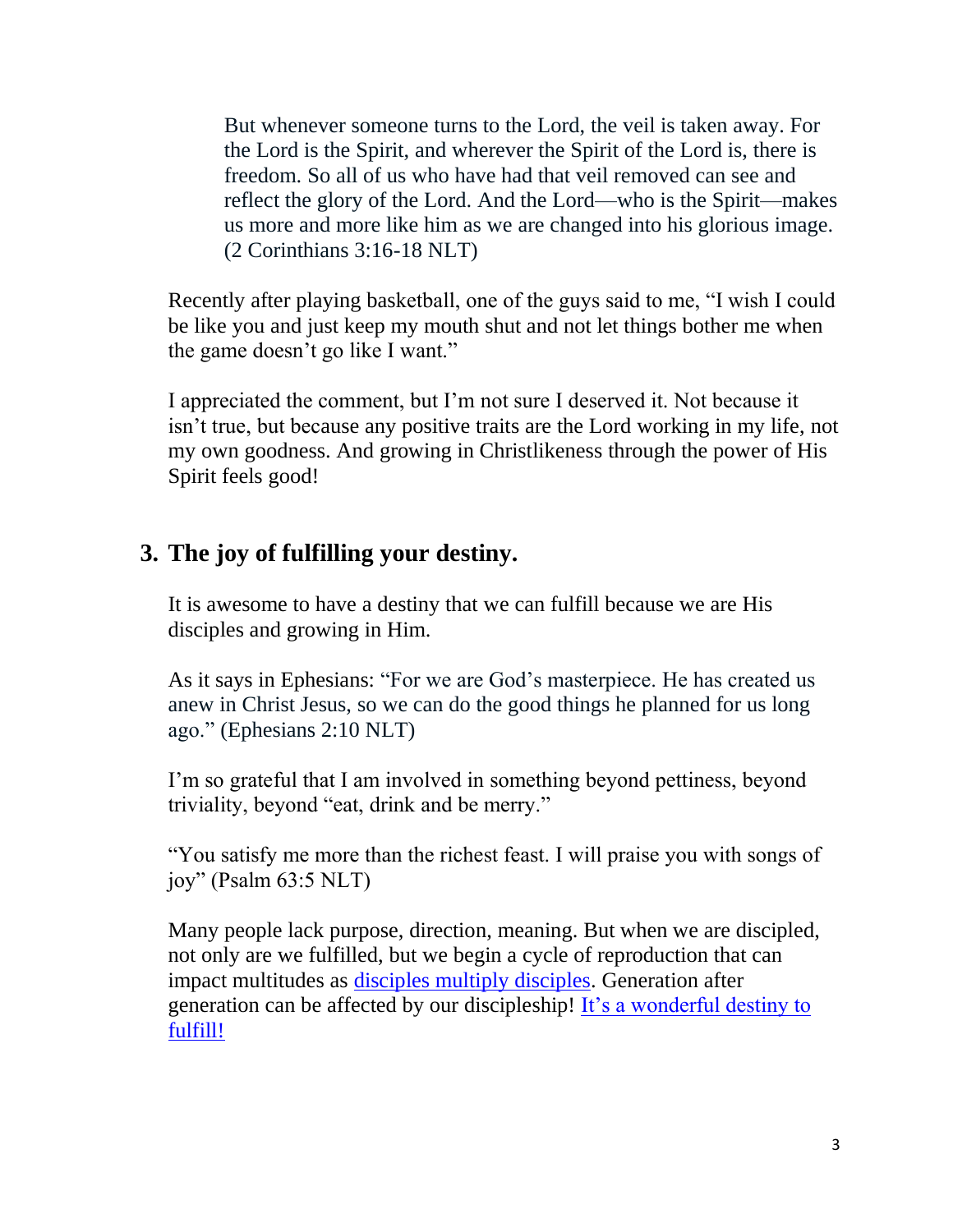## **4. The joy of getting your questions answered**

Another great thing about discipleship is we get questions answered, especially about how our faith relates to our personal lives. Yes, we get Bible knowledge, but more importantly, we have godly examples to emulate.

Like the Apostle Paul wrote, "*Follow my example, as I follow the example of Christ*." (1 Corinthians 11:1 NIV)

[One of the men who discipled me](http://www.markalanwilliams.net/2012/09/03/the-power-of-mentoring/) was a missionary and evangelist named Floyd "Mac" McElveen. He was an amazing man of God and the most remarkable evangelist I ever met. He had over 2 million books in print. Although [he died in 2014,](https://www.legacy.com/obituaries/hattiesburgamerican/obituary.aspx?n=floyd-mcelveen&pid=170823755&fhid=26056) many of [his books are still available on the](https://www.amazon.com/s?k=floyd+mcelveen&dc&qid=1568225724&ref=aw_s_fkmr0)  [internet.](https://www.amazon.com/s?k=floyd+mcelveen&dc&qid=1568225724&ref=aw_s_fkmr0)

Mac answered my theological questions. But more importantly, he set an example for me through his incredible life and his dedication to sharing Jesus wherever he went. He was a dear friend and mentor to whom I am deeply grateful. (As are others who discipled me.)

There will never be another Mac. He was exceptional. But it doesn't take a Mac to be a mentor. Most disciplers in my life have been regular Christians. They answered my questions and helped me understand [what it meant to](https://www.markalanwilliams.net/post/2016/10/11/know-youre-powerful-fruitful-christian)  [follow Jesus daily.](https://www.markalanwilliams.net/post/2016/10/11/know-youre-powerful-fruitful-christian) 

### **5. The joy of knowing how to disciple others.**

You should be discipled for your sake but also so you know how to disciple others.

As Rick Warren famously began his book *[The Purpose Driven Life,](https://www.amazon.com/Purpose-Driven-Life-What-Earth/dp/031033750X)* "It's not about you."

Real joy comes when we share with others. So, when we're discipled, it is to grow personally, but more importantly, it is so we can do the same for others.

"I could have no greater joy than to hear that my children are following the truth." (3 John 1:4 NLT)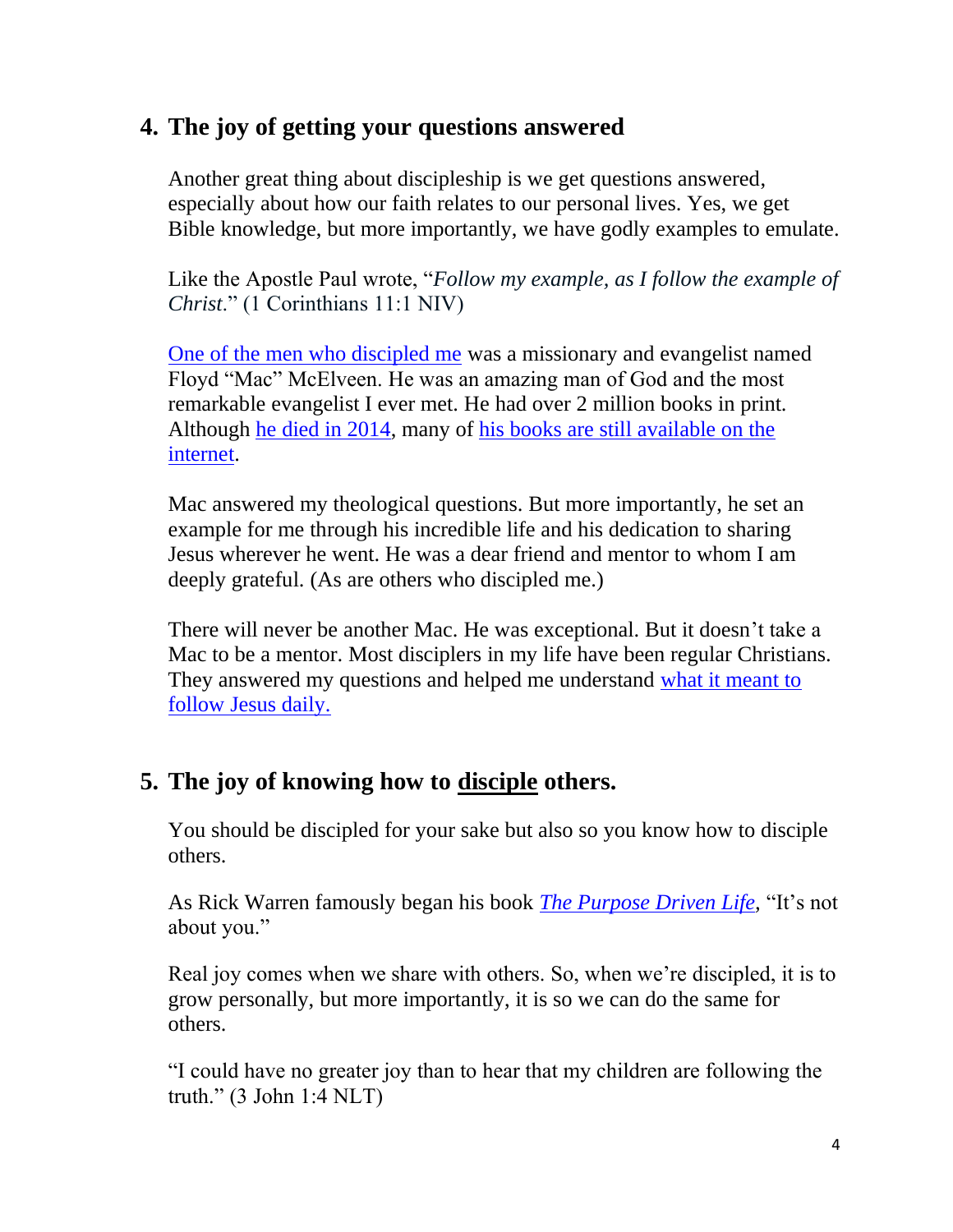To this end, my next section is: "5 Reasons to be a Disciple-Maker."

# **II. 5 Reasons to be a Disciple-Maker:**

#### **1. The joy of obeying Jesus.**

Being a follower of Jesus means obeying Him, right? Hopefully, we can all agree on that.

And, if we're not willing to obey Him, we should question if we are indeed His.

"By this, we can be sure that we have come to know Him: if we keep His commandments." (1 John 2:3 Berean Study Bible)

One of Jesus' most fundamental instructions to us is "The Great Commission." The one imperative in it is to "make disciples."

NOT ON OUTLINE OR PP: The Great Commission

"All authority in heaven and on earth has been given to me. **19** Go therefore and make disciples of all nations, baptizing them in the name of the Father and of the Son and of the Holy Spirit, **20** teaching them to observe all that I have commanded you. And behold, I am with you always, to the end of the age." (Matthew 28:18b-20 ESV)

Thus, you and I need to be thinking about and doing just that.

And as we think about and do it, we should also think about the fact that Jesus never tells us to do something to make us miserable. He instructs to do His will to create a sense of joy, fulfillment, purpose, meaning, direction, and so on. We experience the joy of doing His will.

### **2. The joy of doing what Jesus did.**

How did Jesus spend His ministry time? The vast majority of it was spent in small discipling groups.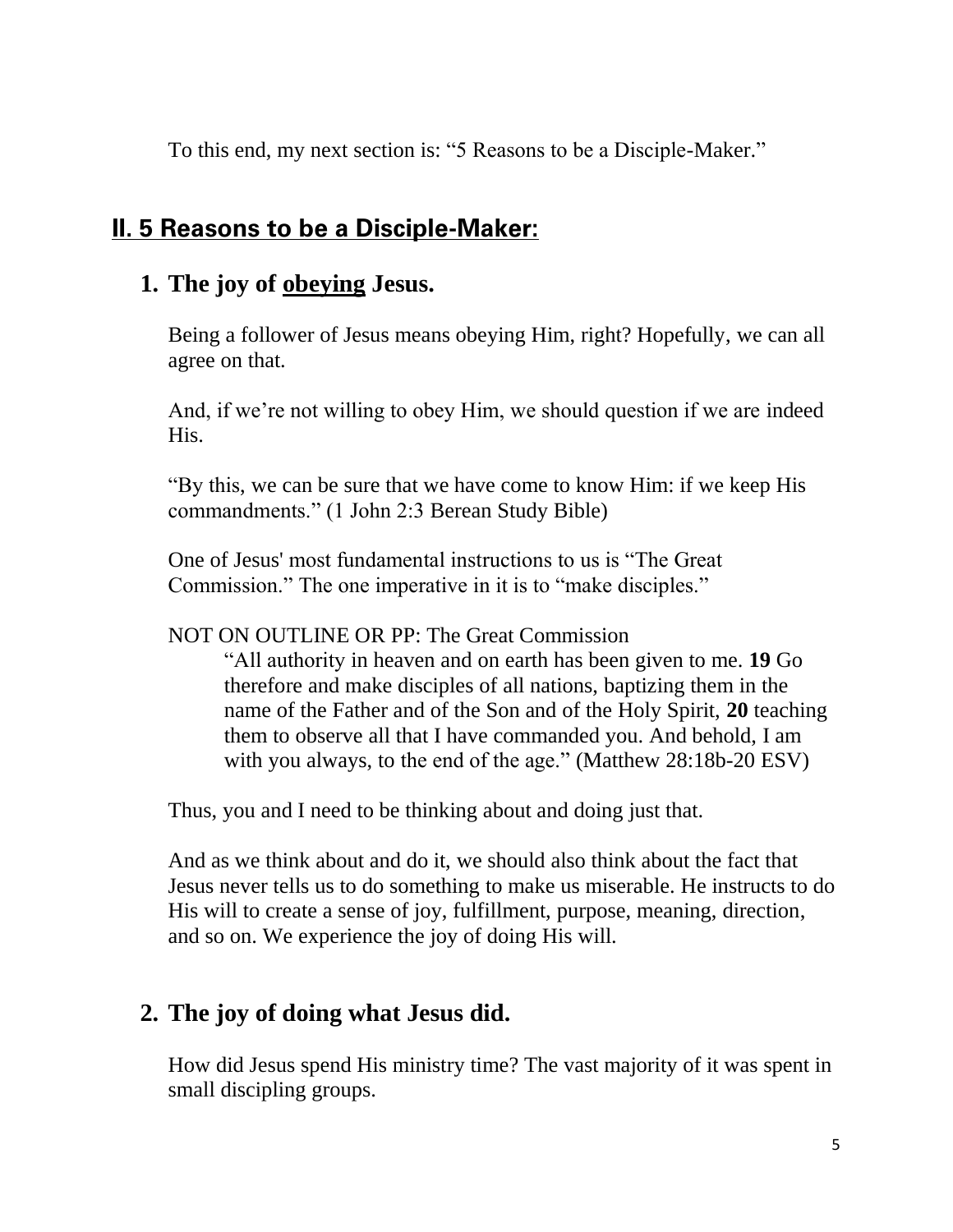Naturally, we're impressed with the teaching of and then feeding of 5,000. But doing that was a small amount of Jesus' time, and frankly, it was likely some of the least impactful. Consider John 6:66; "At this point, many of his disciples turned away and deserted him." (NLT)

On the other hand, who "turned the world upside down?" (Acts 17:6) It was a relatively small group of disciples who were most impacted by Jesus, primarily the twelve disciples.

WWJD is a famous phrase for many. In case you missed it, it's an acronym for "What Would Jesus Do?" Many have worn bracelets with WWJD on them or had car bumper stickers with WWJD or coffee mugs.

It's a famous slogan, but to be more than just a slogan, to do what Jesus would do is to be a disciple-maker.

### **3. The joy of helping others grow spiritually.**

#### [Insert your own story or use this one]

Recently, Carolyn and I (Mark Alan Williams) visited a church and saw a couple we haven't seen in perhaps 20 years. We chatted for a few minutes, and then as we were leaving, the husband unexpectedly said, "By the way, your ministry impacted our lives."

How did I feel when I heard that? I felt like the Apostle John who wrote, "I could have no greater joy than to hear that my children are following the truth." (3 John 1:4 NLT) (VERSE REPEATED)

Discipleship Journeys with Jesus has a huge vision. But in the end, the number is significant because the number represents individuals! It means individual lives touched by Jesus, real people saved, walking with Him, and reproducing more disciples.

# **4. The joy of growing by helping others grow spiritually**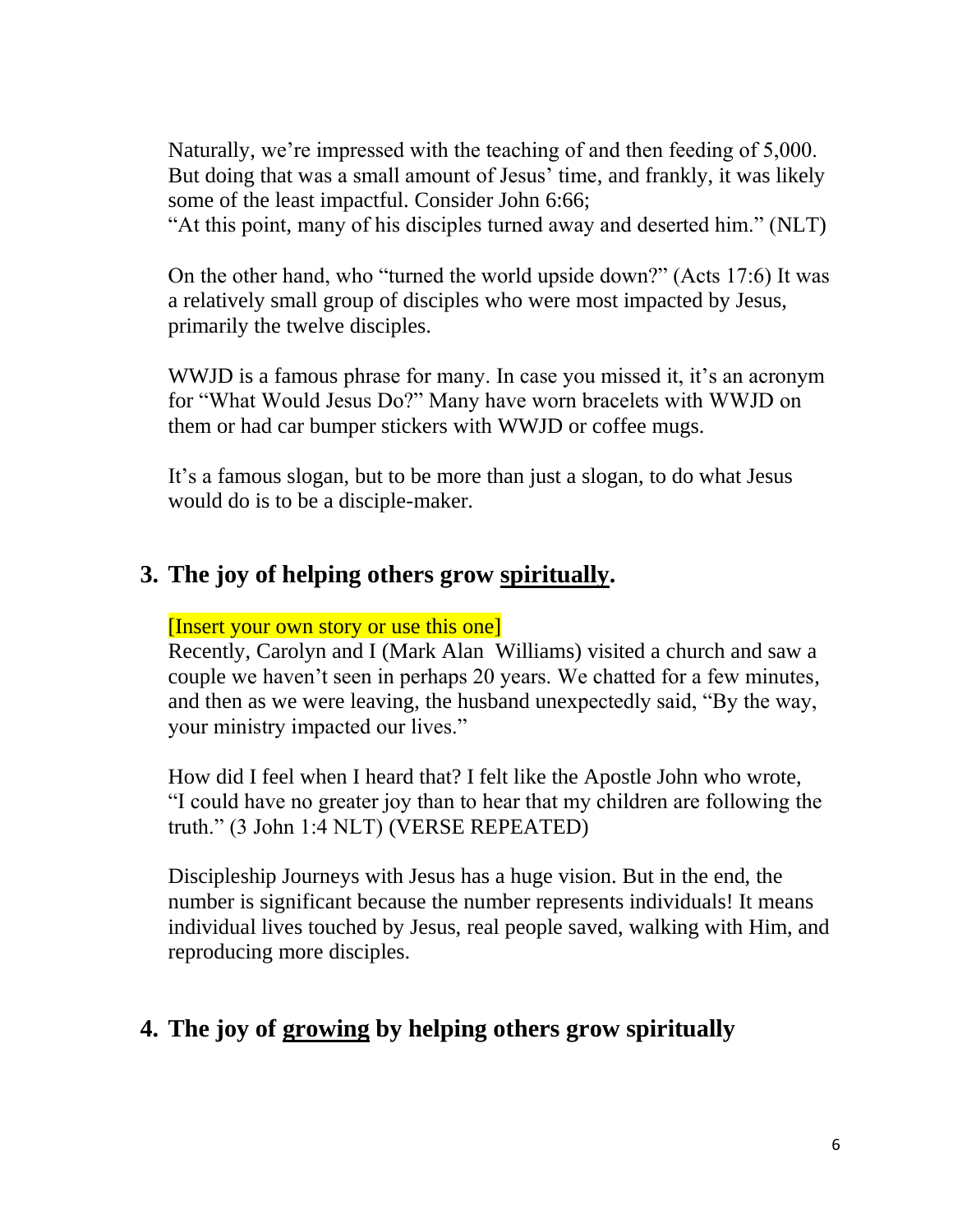When we help others grow, we usually grow more than they do. It's funny how that works—maybe it's because we feel that we have a responsibility to know more, do more, apply more.

It's awesome!

And what's also great about disciple-making is that you don't have to be a:

- public speaker
- a Bible scholar
- a charismatic personality
- an up-and-comer

All you have to do is find someone who doesn't know as much as you do and begin to help them learn more! Or several people, like Jesus, did.

Then, as you begin to share with them, you begin to grow more than ever.

# **5. The joy of making life count.**

Life is short! Who knows, this might be

- our last decade.
- our last year,
- our last month,
- our last week,
- or even our last day.

Maybe it is not any of these for you and me; however, there is a near 100% chance that it is our last century. And I'm old enough now to tell you that even a century goes by quickly!

Someone asked a great question, "What are you investing your one and only life in that will last for eternity?" Jesus said to do that! He said:

Do not store up for yourselves treasures on earth, where moths and vermin destroy, and where thieves break in and steal. But store up for yourselves treasures in heaven, where moths and vermin do not destroy, and where thieves do not break in and steal. For where your treasure is, there your heart will be also. (Matthew 6:19-20 NIV)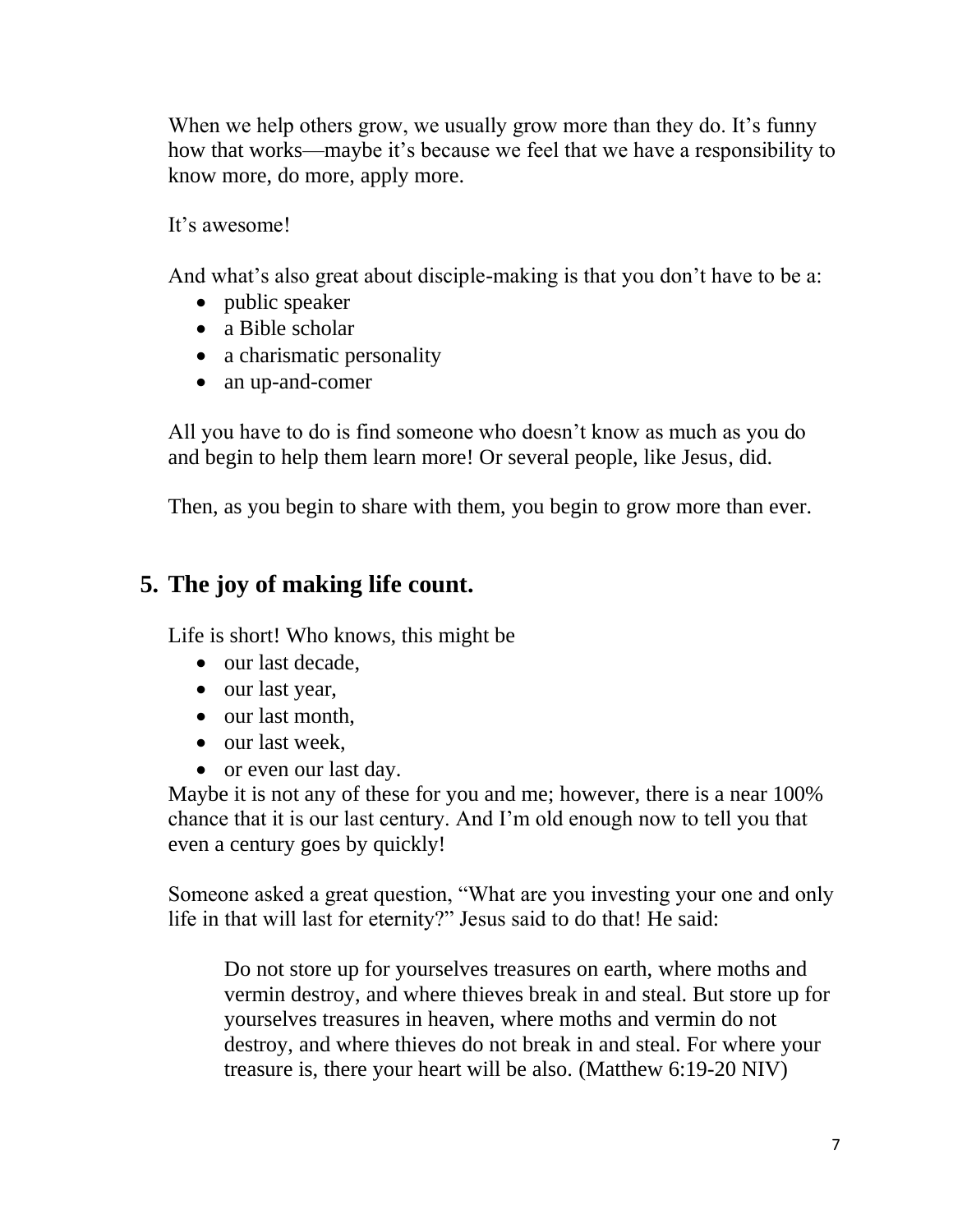Yes, Jesus was talking about money; however, an even more important resource is our time. How are we investing our time? Shouldn't we be investing your time in the Big Picture of what God is doing?

# **CONCLUSION:**

Perhaps you're willing, but a big question is: "Can I do it?" The answer is, "Of course you can! Jesus never tells us to do something we cannot do!"

So, drop defenses such as:

- I don't know enough about the Bible
- I'm not smart enough
- I don't have answers
- I haven't studied the Bible enough
- I'm not spiritual enough

And don't say, "I don't know how." If you're saying, "I don't know how," you need to check out a tool we've created for you! It's called "Discipleship Journeys with Jesus."

[Discipleship Journeys with Jesus](https://djjministry.org/) (DJJ) ministry offers a free digital resource for discipling that makes it far easier to "make disciples." [Thousands are being](https://www.markalanwilliams.net/post/100-million-disciples-why-and-how)  [discipled](https://www.markalanwilliams.net/post/100-million-disciples-why-and-how) using these studies based on biblical journeys with Jesus. You can join with them. Just go to www.djiministry.org and sign in.

How can you get started?

Here's a simple solution: Find just one person and ask them if they would study ["Discipleship Journeys with Jesus"](https://djjministry.org/) with you. That will give you a pattern to follow—you can meet and do one journey per week or whatever schedule works for you.

Or it could be more than one person. How many could it be? Here's the answer from the example of Jesus:

- Discipleship can be done in small groups, just like Jesus had a small group of The Twelve.
- Discipleship can be done in an even smaller group, just like Jesus had a smaller group of an inner circle: Peter, James, and John.